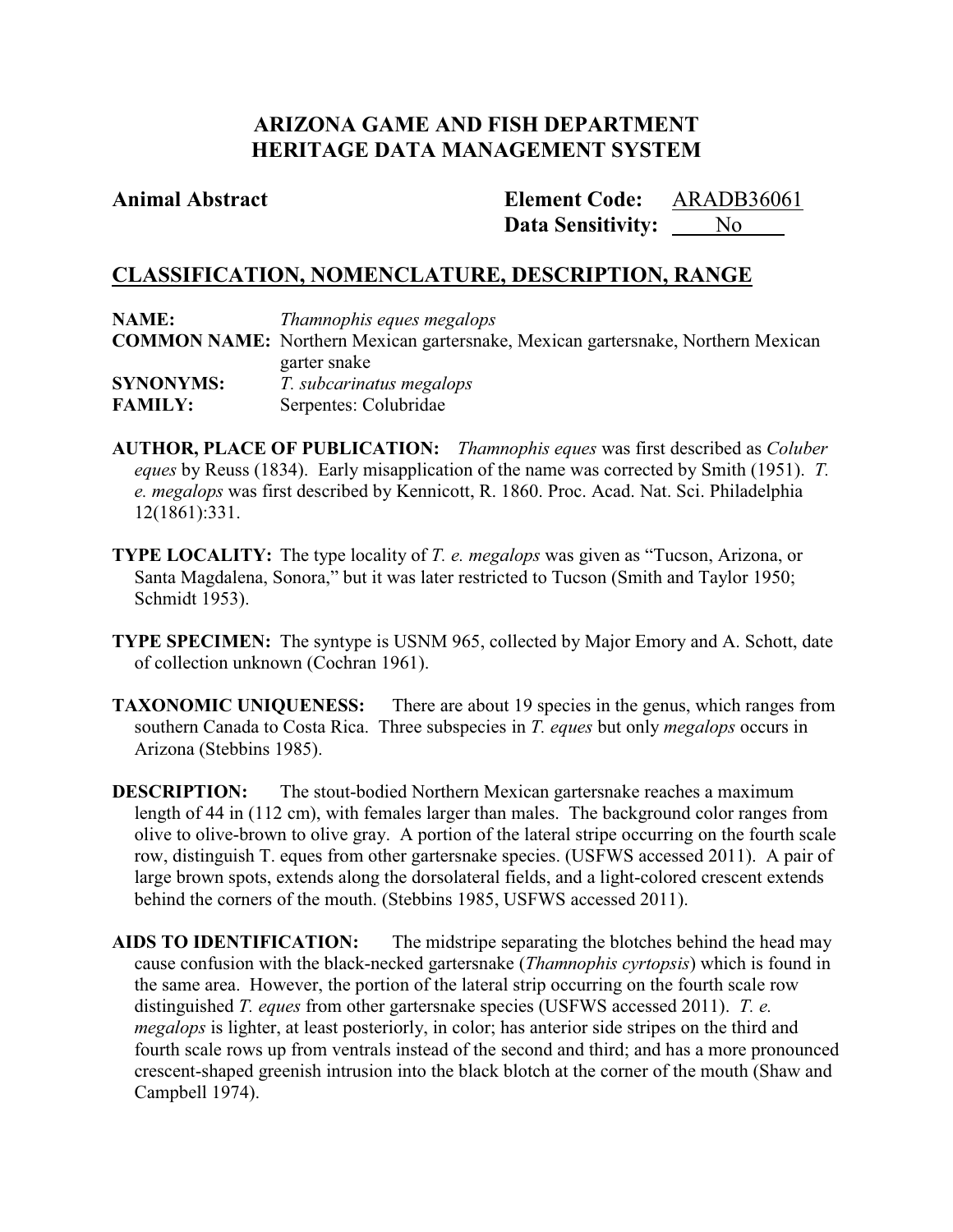### **ILLUSTRATIONS:**

Color drawing (Stebbins 1985: plate 42) Color photo (Behler and King 1979: plate 528) Color photo (Degenhardt et al. 1996: plate 108) Color photo (Jeff Servoss, USFWS http://www.fws.gov/southwest/es/arizona/MexGartersnake.htm).

**TOTAL RANGE:** Current Range: The species current distribution in Mexico is uncertain; it is likely extirpated from New Mexico. In Arizona, its distribution has been reduced to less than 10 percent of its former range along mainstem rivers. The species is likely extant in fragmented populations within the middle/upper Verde River drainage, middle/lower Tonto Creek, and the Cienega Creek drainage, as well as a small number of isolated wetland habitats in southeastern Arizona. (USFWS accessed 10-31-2011).

Historic Range: Historical distribution in the U.S. included the Santa Cruz, San Pedro, Colorado, Gila, Salt, Agua Fria, Rio Yaqui, and Verde river watersheds in Arizona. In New Mexico, it occupied the upper Gila and San Francisco headwater streams in western Grant and Hidalgo counties. Within Mexico, they historically occurred within the Sierra Madre Occidental and the Mexican Plateau in the Mexican states of Sonora, Chihuahua, Durango, Coahila, Zacatecas, Guanajuato, Nayarit, Hidalgo, Jalisco, San Luis Potosí, Aguascalientes, Tlaxacala, Puebla, México, Michoacán, Oaxaca, Veracruz, and Querétaro. (USFWS accessed 2011).

**RANGE WITHIN ARIZONA:** *T. e. megalops* occurs in fragmented populations within the middle/upper Verde River drainage (including Oak Creek and the Verde River), middle/lower Tonto Creek, and the Cienega Creek drainage, as well as a small number of isolated wetland habitats in southeastern portions of the state.

## **SPECIES BIOLOGY AND POPULATION TRENDS**

- **BIOLOGY:** *Thamnophis eques* is active during the warmer months of the year. They may be observed foraging along watercourses, but they are quick to seek shelter in streamside vegetation or in the stream. When threatened, they will flatten their heads and bodies and will strike repeatedly. They will also emit a foul-smelling musk from glands at the base of the tail when handled roughly (Degenhardt et al. 1996).
- **REPRODUCTION:** Sexual maturity of the larger females occurs in two to three years, and males in two years. They are ovoviviparous, mating in April and May in the northern distribution, giving birth live birth to between 7 and 26 neonates (average 13.6 inches) in July and August. (USFWS accessed 2011; also Rosen and Schwalbe 1988; Stebbins 1985). There is a record of a wild-caught female birthing 38 live young, but this record number may have been influenced by the artificially dense prey based afforded by a fish hatchery which served as the habitat for this individual (Nowak and Boyarski, 2012).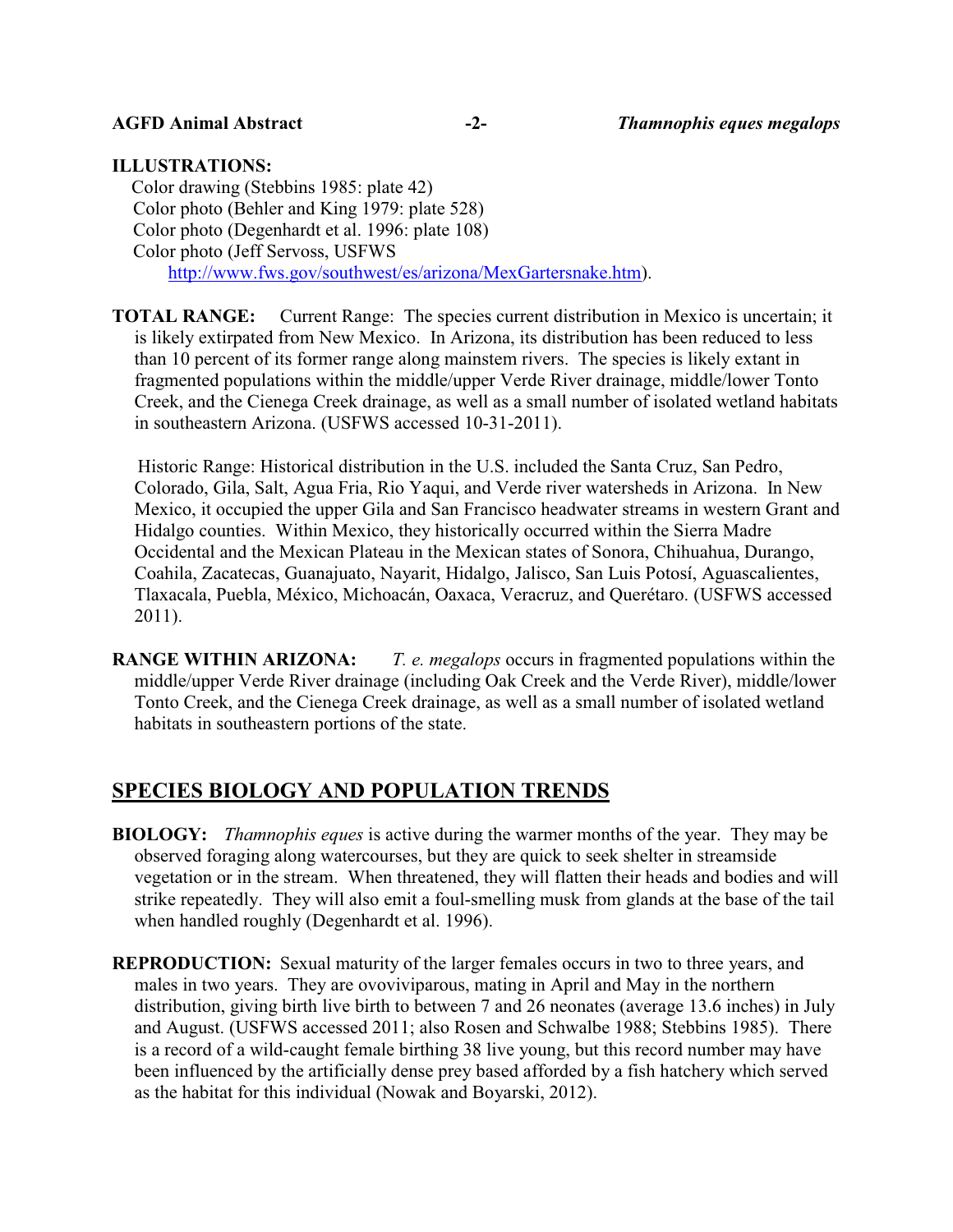**FOOD HABITS:** *T. e. megalops* requires a stable native prey base. They are surface-active at ambient temperatures ranging from 71° F to 91° F and forages along banks of waterbodies primarily feeding upon native fish (e.g. Gila topminnow, desert pupfish, etc.) and adult and larval native ranid frogs (e.g. lowland leopard frog, Chiricahua leopard frog, etc.). Their diet is also supplemented with earthworm and vertebrates such as small rodents, lizards, salamanders, and hylid frogs (treefrogs); and where they co-occur, on juvenile nonnative bullfrogs and/or bullfrog tadpoles. (Rosen and Schwalbe 1988, USFWS accessed 2011).

- **HABITAT:** In Arizona, three general habitat types are used: 1) source area ponds and cienegas; 2) lowland river riparian forests and woodlands; 3) upland stream gallery forests. *T. eques megalops* avoids steep mountain canyon stream habitats (Rosen and Schwalbe 1988). It is most abundant in densely vegetative habitat. This snake uses densely vegetated cienegas, cienega streams, and stock tanks in the southern part of its distribution in Mexico and within its historical distribution in New Mexico (USFWS accessed 2011).
- **ELEVATION:** Usually ranges between 3,000 and 5,000 ft (914 1525 m) (Rosen and Schwalbe 1988), but may reach elevations of 8,500 feet (2593 m).
- **PLANT COMMUNITY:** Rosen and Schwalbe (1988) documented *T. e. megalops* occupying cienegas, and marsh areas in desert grassland, and occasionally in desert and lower oak woodland habitats.
- **POPULATION TRENDS:** Population numbers are decreasing, with extirpations at several localities since 1950 as habitat is changed and introduced predators invade habitat (Rosen and Schwalbe 1988). It is likely extirpated from New Mexico and its current distribution in Mexico is uncertain. In Arizona, its distribution has been reduced to less than 10 percent of its former range along large mainstem rivers, and is extant in fragmented populations; found in small isolated populations in southeastern portion of state. (USFWS accessed 2011)

Reasons for decline include the following threats: 1) destruction or modification of its habitat; 2) predation from nonnative bullfrogs; significant reductions in its native prey base, from predation/competition associations with nonnative species; and 4) genetic effects from fragmentation of populations caused by the first 3 threats listed. (USFWS accessed 2011).

# **SPECIES PROTECTION AND CONSERVATION**

| <b>ENDANGERED SPECIES ACT STATUS:</b> | C (USDI, FWS 2008)               |
|---------------------------------------|----------------------------------|
|                                       | [C USDI, FWS 2009-2011]          |
|                                       | [None USDI, FWS 1996, 2006]      |
|                                       | [C2 USDI, FWS 1991, 1994]        |
|                                       | [C2 USDI, FWS 1985, 1989]        |
| <b>STATE STATUS:</b>                  | WSC (AGFD, WSCA in prep)         |
|                                       | [State Candidate AGFD, TNW 1988] |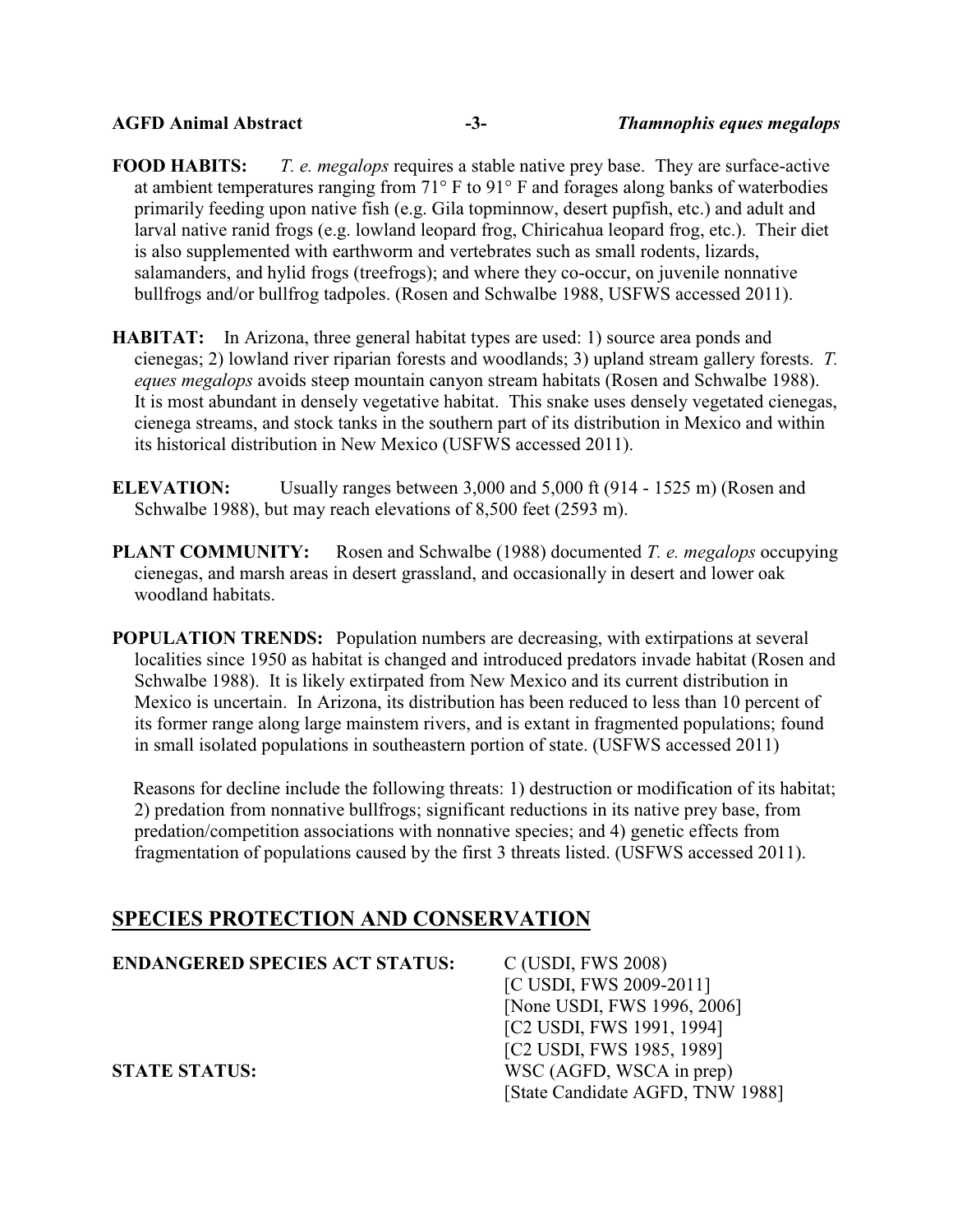**AGFD Animal Abstract -4-** *Thamnophis eques megalops* **OTHER STATUS:** Forest Service Sensitive (USDA, FS Region 3 2007) [Forest Service Sensitive USDA, FS Region 3 1988, 1999] Determined Threatened (Secretaría de Medio Ambiente 2000) [Listed Rare, Secretaría de Desarollo Social 1994]

**MANAGEMENT FACTORS:** Threats include: 1) destruction and modification of its habitat; 2) predation from nonnative bullfrogs; 3) significant reductions in its native prey base from predation/competition associations with nonnative species; 4) genetic effects from fragmentation of populations cause by the previous three threats listed. (USFWS accessed 2011).

**PROTECTIVE MEASURES TAKEN:** There is no open season for the take of this species. (Arizona Game and Fish Commission Order 43). This species is protected in Arizona and it is illegal to harass, harm, pursue, hunt, shoot, wound, kill, trap, capture or collect it.

**SUGGESTED PROJECTS:** Monitoring of current distribution, habitat use, and population numbers to aid in management of the species. Management should consider cienega restoration and protection, including exotic species control or eradication.

**LAND MANAGEMENT/OWNERSHIP:** US Fish and Wildlife: San Bernardino NWR; US Forest Service: Coconino, Coronado, and Tonto National Forests; Bureau of Land Management: Phoenix, Tucson, and Yuma Field Offices; Bureau of Indian Affairs: Fort Apache Reservation; Department of Defense: Fort Huachuca Military Reservation; State Land Department; Private.

# **SOURCES OF FURTHER INFORMATION**

## **REFERENCES:**

Arizona Game and Fish Department. 1988. Threatened Native Wildlife in Arizona. p. 12.

- Arizona Game and Fish Department. In prep. Wildlife of special concern in Arizona. Arizona Game and Fish Department Publication. Phoenix, Arizona. 32 pp.
- Behler, J.L. and F.W. King. 1979. The Audubon society field guide to North American reptiles and amphibians. Alfred A. Knopf, New York. P.668.
- Cochran, D.M. 1961. Type specimens of reptiles and amphibians in the U.S. National Museum. Bull. U.S. Natl. Mus. (220):xv + 291 p.
- Degenhardt, W.G., C.W. Painter, and A.H. Price. 1996. Amphibians and Reptiles of New Mexico. University of New Mexico Press, Albuquerque. pp. 317-319.
- Fowlie, J.A.., M.D. 1965. The Snakes of Arizona. Azul Quinta Press, Fallbrook, California. pp. 127-128.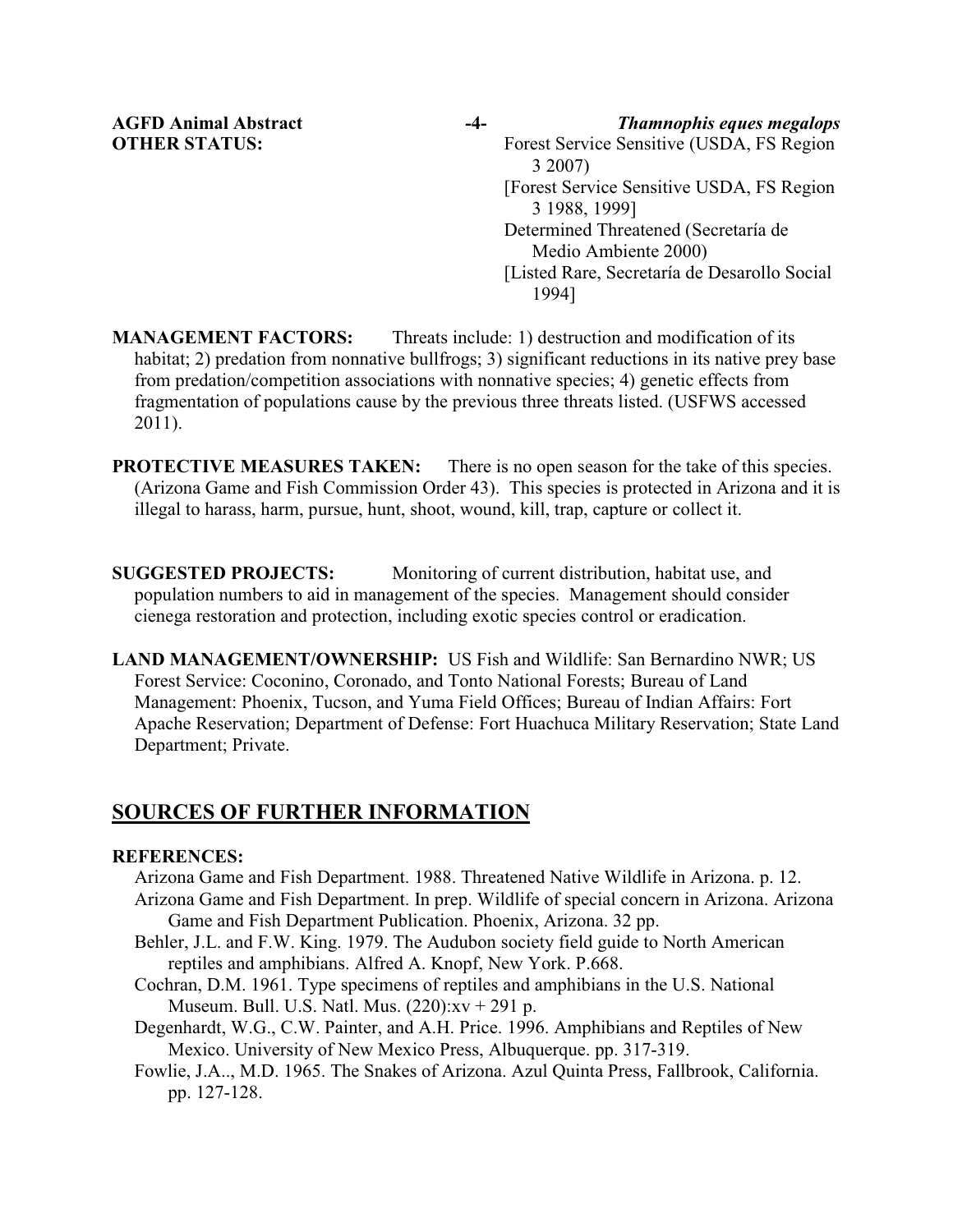**AGFD Animal Abstract -5-** *Thamnophis eques megalops*

- Kennicott, R. 1860. Descriptions of new species of North American serpents in the Museum of the Smithsonian Institution, Washington. Proc. Acad. Nat. Sci. Philadelphia 12(1861):331.
- Lowe, C.H. 1964. Amphibians and reptiles. The vertebrates of Arizona. University of Arizona Press, Tucson. P.167.

Nowak, E.M. and V.L. Boyarski. 2012. *Thamnophis eques megalops* (Northern Mexican Garter-snake. Reproduction: Litter size. Note in Herpetological Review, 43(2): pp. 351- 352.

Reuss, A. 1834. Zoologische Miscellen, Reptilien. Ophidier. Senckenberg Mus., Frankfurt am Main  $1(2)$ :127-162 + 3 plates.

Rosen, P.C. and C.R. Schwalbe. 1988. Status of the Mexican and Narrow-headed Garter Snakes (*Thamnophis eques megalops* and *Thamnophis rufipunctatus rufipunctatus*) in Arizona. Unpubl. report from Arizona Game and Fish Department (Phoenix, Arizona) to U.S. Fish and Wildlife Service, Albuquerque, New Mexico.

Schmidt, K.P. 1953. A Check List of North American Amphibians and Reptiles  $6<sup>th</sup>$  ed. Amer. Soc. Ichthyol. Herpetol. By Univ. Chicago Press, Chicago. Viii + 280 p.

Shaw, C.E. and S. Campbell. 1974. Snakes of the American West. Alfred A. Knopf, New York. Pp.145-146.

Secretaría de Desarollo Social. 1994. Diario Oficial de la Federacion. p. 46.

Secretaría de Medio Ambiente. 2000. Diario Oficial de la Federacion. p. 55.

- Smith, H.M. 1951. The identity of the ophidian name *Coluber eques* Reuss. Copeia 19+51:138-140.
- Smith, H.M., and E.D. Taylor. 1950. Type localities of Mexican reptiles and amphibians. Univ. Kansas Sci. Bull. 33, Pt. 2(8):313-380.
- Stebbins, R.C. 1985. A field guide to western reptiles and amphibians. Second edition, revised. Houghton Mifflin Company, Boston. pp.205.
- USDA, Forest Service Region 3. 1988. Regional Forester's Sensitive Species List.
- USDA, Forest Service Region 3. 1999. Regional Forester's Sensitive Species List.

USDA, Forest Service Region 3. 2007. Regional Forester's List of Sensitive Animals.

- USDI, Fish and Wildlife Service. 1985. Endangered and Threatened Wildlife and Plants; Review of Vertebrate Wildlife; Notice of Review; Proposed Rules. Federal Register 50(181): 37958-37967.
- USDI, Fish and Wildlife Service. 1989. Endangered and Threatened Wildlife and Plants; Animal Notice of Review. Federal Register 54(4):554-579.
- USDI, Fish and Wildlife Service. 1991. Endangered and Threatened Wildlife and Plants; Animal Candidate Review for Listing as Endangered or Threatened Species, Proposed Rule. Federal Register 56(225):58813.
- USDI, Fish and Wildlife Service. 1994. Endangered and Threatened Wildlife and Plants; Animal Candidate Review for Listing as Endangered or Threatened Species; Proposed Rule. Federal Register 59(219):58994.
- USDI, Fish and Wildlife Service. 1996. Endangered and Threatened Wildlife and Plants: Review of Plant and Animal Taxa that are Candidates for Listing as Endangered or Threatened Species, Proposed Rule. Federal Register 61(40):7596-7613.
- USDI, Fish and Wildlife Service. 2006. Endangered and Threatened Wildlife and Plants; Review of Native Species That Are Candidates or Proposed for Listing as Endangered or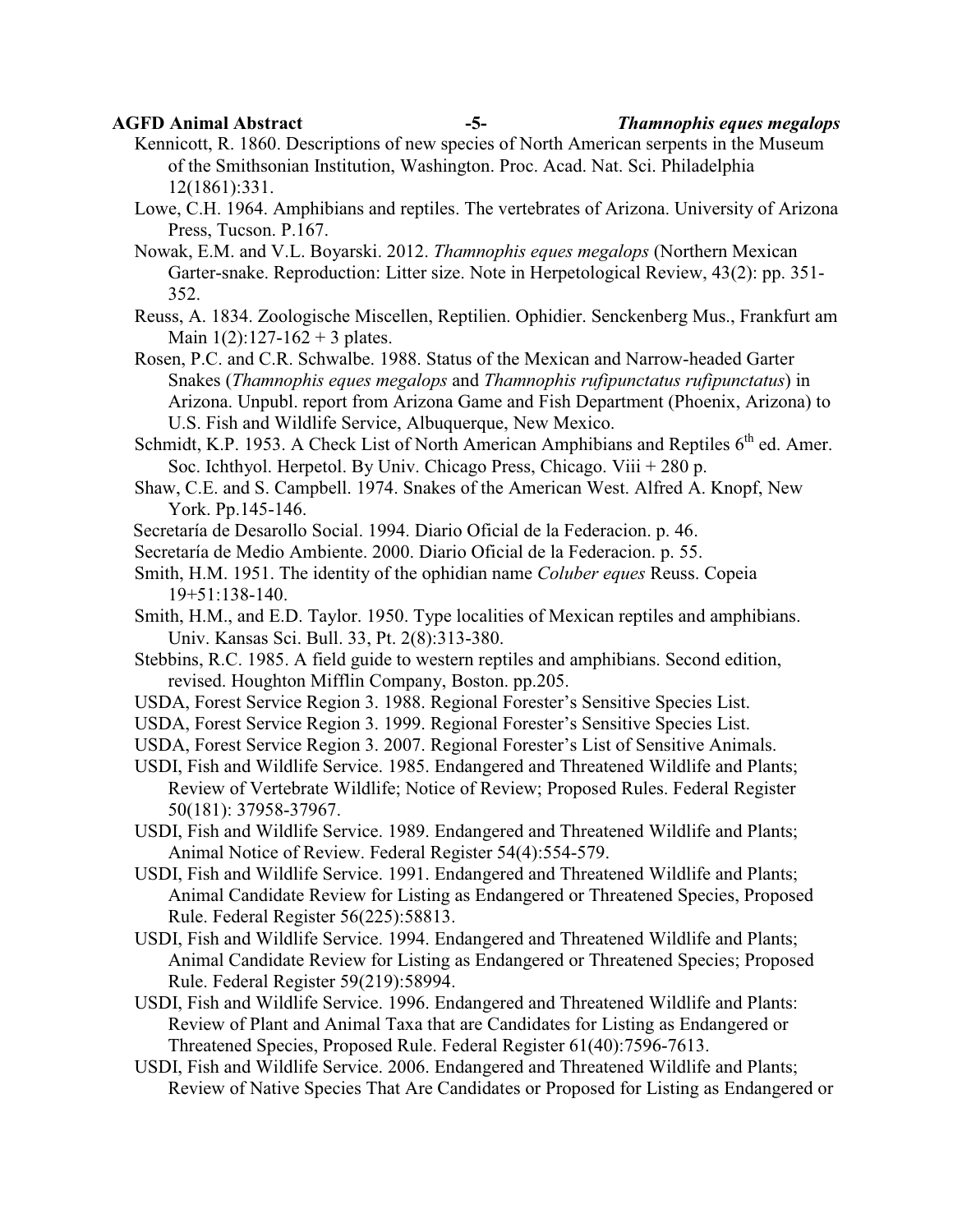**AGFD Animal Abstract -6-** *Thamnophis eques megalops*

Threatened; Annual Notice of Findings on Resubmitted Petitions; Annual Description of Progress on Listing Actions; Notice of Review; Proposed Rules. Federal Register 71(176): 53756-53835.

- USDI, Fish and Wildlife Service. 2008. Endangered and Threatened Wildlife and Plants; 12- Month Finding on a Petition To List the Northern Mexican Gartersnake (*Thamnophis eques megalops*) as Threatened or Endangered with Critical Habitat. Federal Register 73(228):71788-71826; Proposed Rule.
- USDI, Fish and Wildlife Service. 2008. Endangered and Threatened Wildlife and Plants; Review of Native Species That Are Candidates or Proposed for Listing as Endangered or Threatened; Annual Notice of Findings on Resubmitted Petitions; Annual Description of Progress on Listing Actions; Proposed Rules. Federal Register 73(238): 75176-75244.
- USDI, Fish and Wildlife Service. 2009. Endangered and Threatened Wildlife and Plants; Review of Native Species That Are Candidates or for Listing as Endangered or Threatened; Annual Notice of Findings on Resubmitted Petitions; Annual Description of Progress on Listing Actions; Proposed Rules. Federal Register 74(215): 57804-57878.
- USDI, Fish and Wildlife Service. 2010. Endangered and Threatened Wildlife and Plants; Review of Native Species That Are Candidates or for Listing as Endangered or Threatened; Annual Notice of Findings on Resubmitted Petitions; Annual Description of Progress on Listing Actions; Proposed Rules. Federal Register 75(217):69286.
- USDI, Fish and Wildlife Service. 2011. Endangered and Threatened Wildlife and Plants; Review of Native Species That Are Candidates or for Listing as Endangered or Threatened; Annual Notice of Findings on Resubmitted Petitions; Annual Description of Progress on Listing Actions; Proposed Rules. Federal Register 76(207):66432.
- USDI, U.S. Fish and Wildlife Service. Species abstract; Mexican Gartersnake (*Thamnophis eques*). Accessed 10-31-2011,

http://www.fws.gov/southwest/es/arizona/MexGartersnake.htm.

Wright, A.H. and A.A. Wright. 1957. Handbook of snakes of the United States and Canada. Vol.I. Comstock Publishing Associates, Ithaca, New York. Pp.799-801.

### **MAJOR KNOWLEDGEABLE INDIVIDUALS:**

Phil Rosen, University of Arizona, Tucson, Arizona.

Cecil Schwalbe, US Geological Survey, Sonoran Desert Field Station, University of Arizona, Tucson, Arizona.

Tom Van Devender, Arizona Sonoran Desert Museum, Tucson, Arizona.

Jeff Servoss, US Fish and Wildlife Service, Arizona Ecological Services Office, Phoenix, AZ.

Erika M. Nowak, Colorado Plateau Research Station and Department of Biological Sciences, Northern Arizona University, Flagstaff, AZ.

## **ADDITIONAL INFORMATION:**

The past range at its northern end has been confused by nomenclature (Black-necked Garter Snake was named *T. eques cyrtopsis*). Much of the earlier literature on this species is found under the names *Eutaenia megalops*, *T. subcarinatus megalops*, or *T. macrostemma megalops* (Degenhardt et al. 1996).